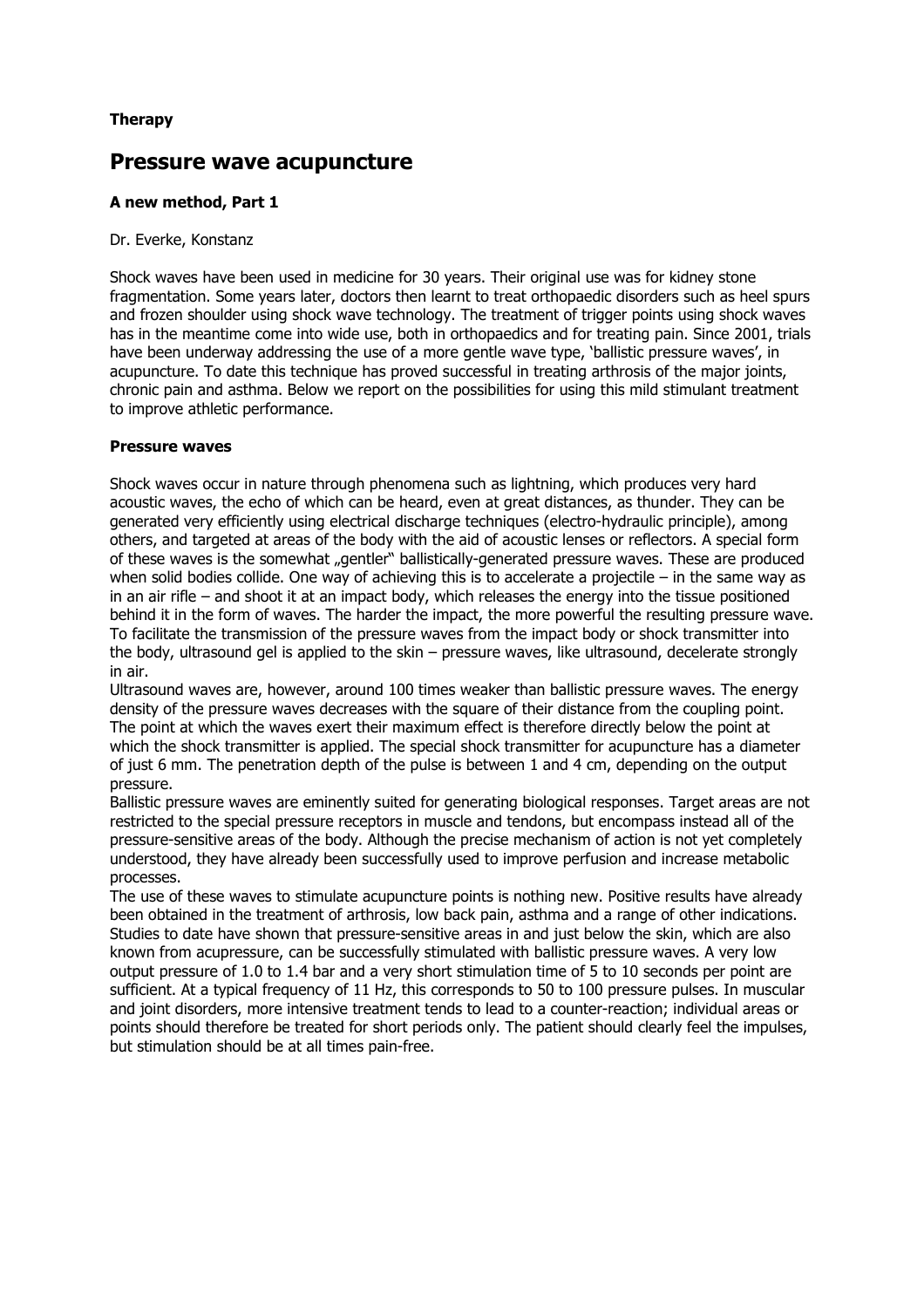

#### **Improving althetic performance**

In addition to the athlete's talent and training status, athletic performance also depends on an optimum oxygen supply to the muscles, muscular elasticity and tension, and excellent lung and cardiac function.

Acupuncture using shock waves can have a positive effect on these factors by ensuring optimum lung function with maximum capacity, promoting the elasticity of those muscles on which the greatest demands are made and relieving tension. The intensity of the pressure waves used for this indication is, however, much lower than, for instance, that used for treating trigger points. 100 impulses per point with an output pressure of 1.2 bar is sufficient for stimulating acupuncture points. The patient experiences a feeling of intense pressure, but no pain. Higher doses would lead to a defence reaction and tend to counteract the desired stimulant effect.

For every athlete and every type of sport, a programme of points to meet the athlete's individual needs can be selected.

There are, however, also combinations of acupuncture points which are suitable for improving athletic performance in general. Pressure wave treatment of these sensitive points, which are known from centuries-old observations, is a valuable addition to the repertoire of measures for preparing for highlevel athletic achievement, as well as for achieving the fastest possible recovery following athletic exertion. Stimulation of points and areas with pressure waves has a better effect on pressure receptors in the superficial muscles than do acupuncture or acupressure.

In the next issue of MedicalSportsNetwork, Dr. Everke will discuss these sensitive points, exploring in particular the leg, arm and back areas and improving lung function. The method will be illustrated with two sample treatments (rowing and cycling).

References available from the author

Dr. Heinrich Everke Dr.H.Everke@t-online.de

Read the second part of the article 'Pressure Wave Acupuncture' in our next issue.